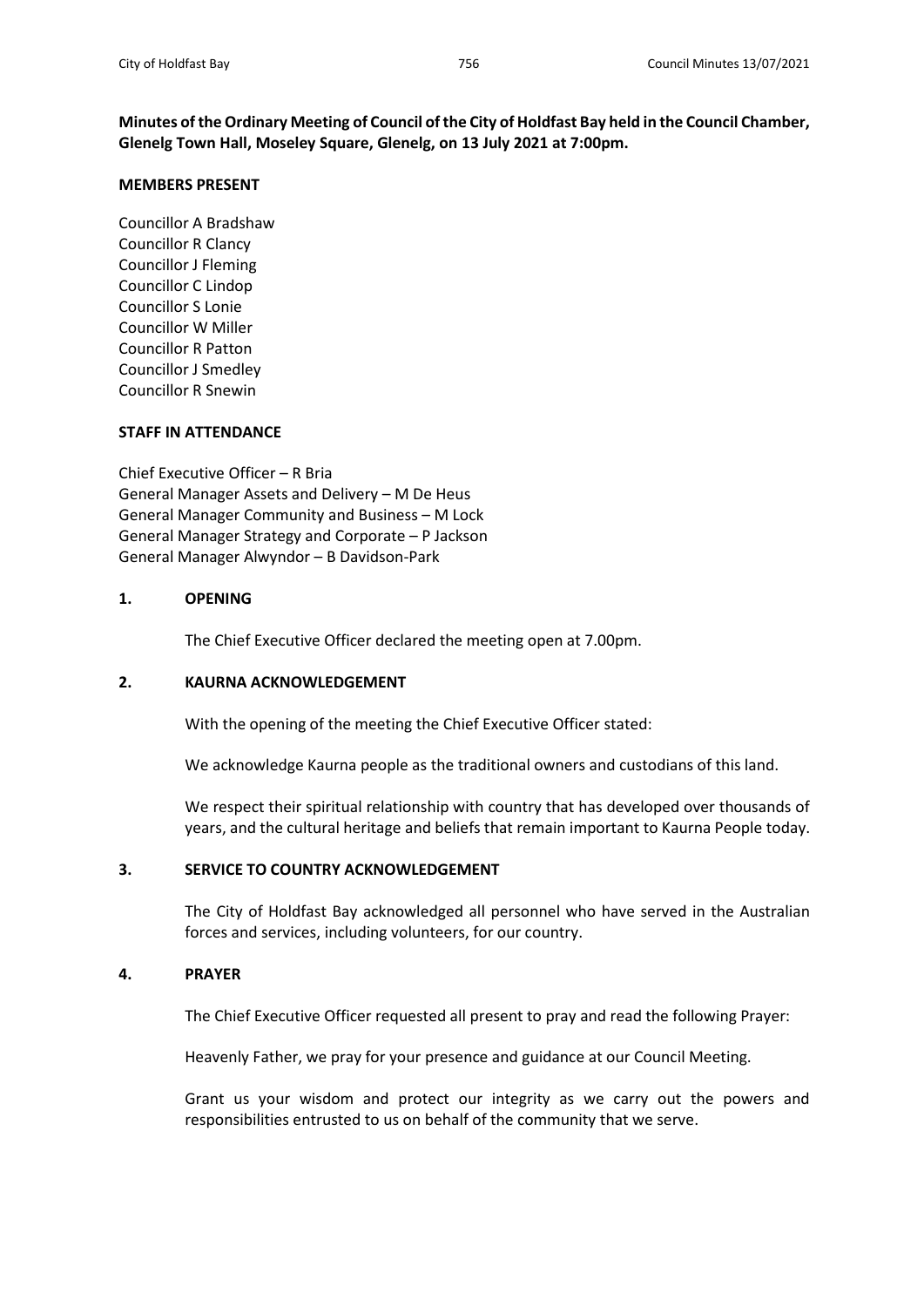## **5. APOLOGIES**

- 5.1 Apologies Received Mayor A Wilson, Deputy Mayor R Abley, Councillor P Chabrel and Councillor M Bouchee
- 5.2 Absent Nil

## **Nomination**

In the absence of the Mayor and Deputy Mayor, the Chief Executive Officer called for nominations for an Acting Presiding Member.

The Chief Executive Officer called for nominations.

Nominations were received for Councillor Smedley.

## **Motion C130721/2332**

**That Council appoint Councillor Smedley Acting Presiding Member to preside at the meeting on 13 July 2021.**

Moved Councillor Snewin, Seconded Councillor Lonie **Carried Unanimously** 

Councillor Smedley then took over the meeting as the Acting Presiding Member at 7.02pm.

## **6. REPRESENTATION REVIEW REPORT SUBMISSIONS**

Under Section 12(10) of the *Local Government Act 1999*, Council provided an opportunity for any person who made a written submission in response to the public consultation on the Representation Review Report an opportunity to appear personally before the Council and be heard on their submission.

 Her Worship the Mayor received a submission from Mr Kevin Decean who appeared to be heard.

## **7. ITEMS PRESENTED TO COUNCIL -** Nil

## **8. DECLARATION OF INTEREST**

Members were reminded to declare their interest before each item.

## **9. CONFIRMATION OF MINUTES**

**Motion C130721/2333**

**That the minutes of the Ordinary Meeting of Council held on 22 June 2021 be taken as read and confirmed.**

Moved Councillor Lonie, Seconded Councillor Patton **Carried Unanimously**

## **10. PUBLIC PRESENTATIONS**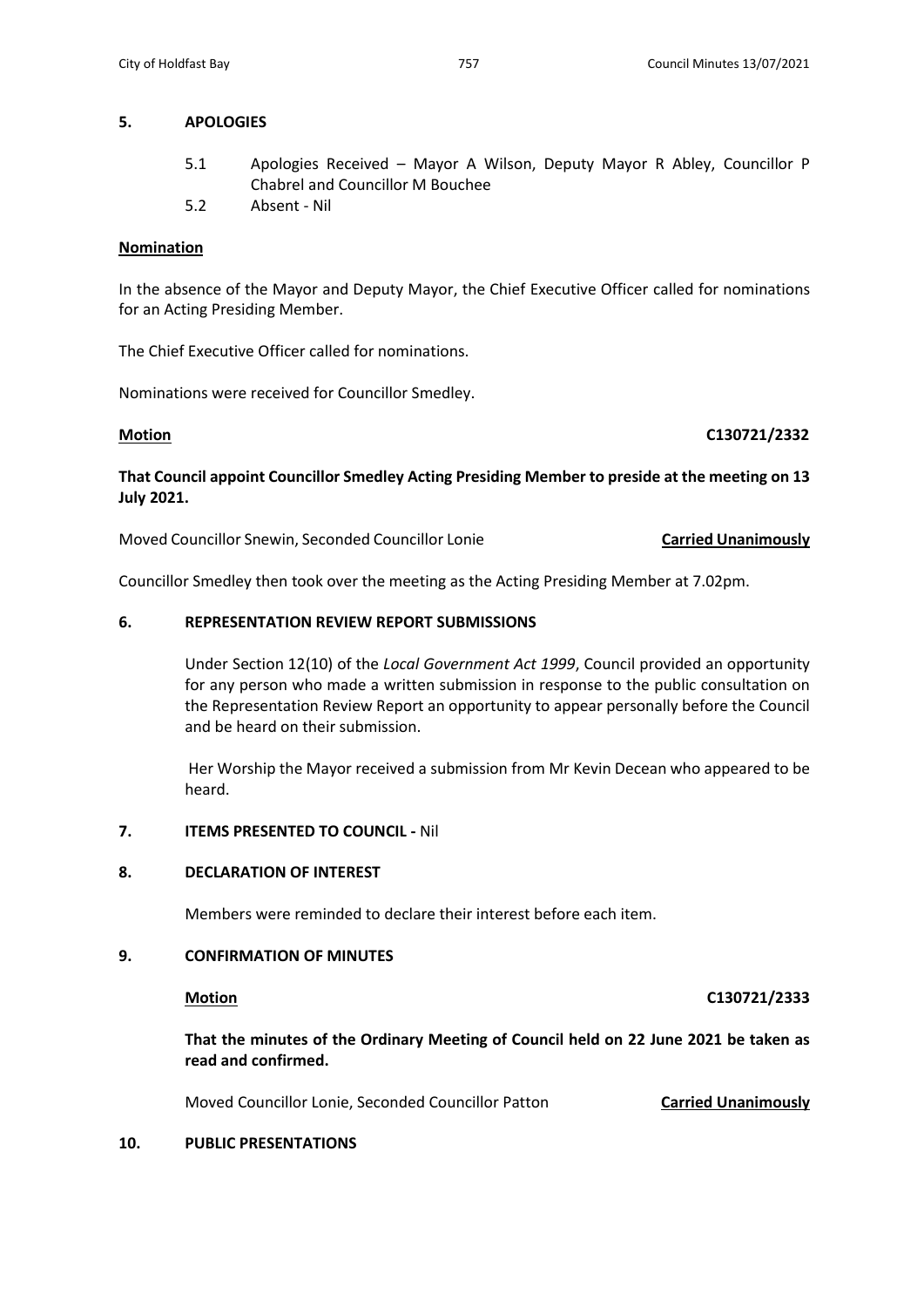- 10.1 **Petitions** Nil
- 10.2 **Presentations** Nil
- 10.3 **Deputations** Nil

## **11. QUESTIONS BY MEMBERS**

## 11.1 **Without Notice**

## 11.1.1 **Material Resource Facility (MRF)**

Councillor Patton asked for an update on the MRF at the Southern Region Waste Resource Authority.

The Chief Executive Officer provided a response.

### 11.1.2 **Partridge House Benches**

Councillor Miller asked for an update on the park benches at Partridge House.

General Manager Assets and Delivery provided a response.

### 11.1.3 **Alpine Festival Ice Rink Drainage**

Councillor Miller asked a question in relation to methodology of managing runoff and drainage from the ice rink at the Alpine Festival.

General Manager Community and Business provided a response.

### 11.1.4 **Integrated Transport Strategy (ITS)**

Councillor Miller asked a question in relation to the due date for the ITS.

General Manager Strategy and Corporate provided a response.

### 11.1.5 **Diesel Generators at Alpine Festival**

Councillor Clancy asked a question in relation to diesel generators being required at the Alpine Festival.

General Manager Community and Business provided a response.

## 11.1.6 **Kauri Expression of Interest (EOI)**

Councillor Lindop asked for an update on the EOI for the Kauri Parade Facility Management.

General Manager Strategy and Corporate provided a response.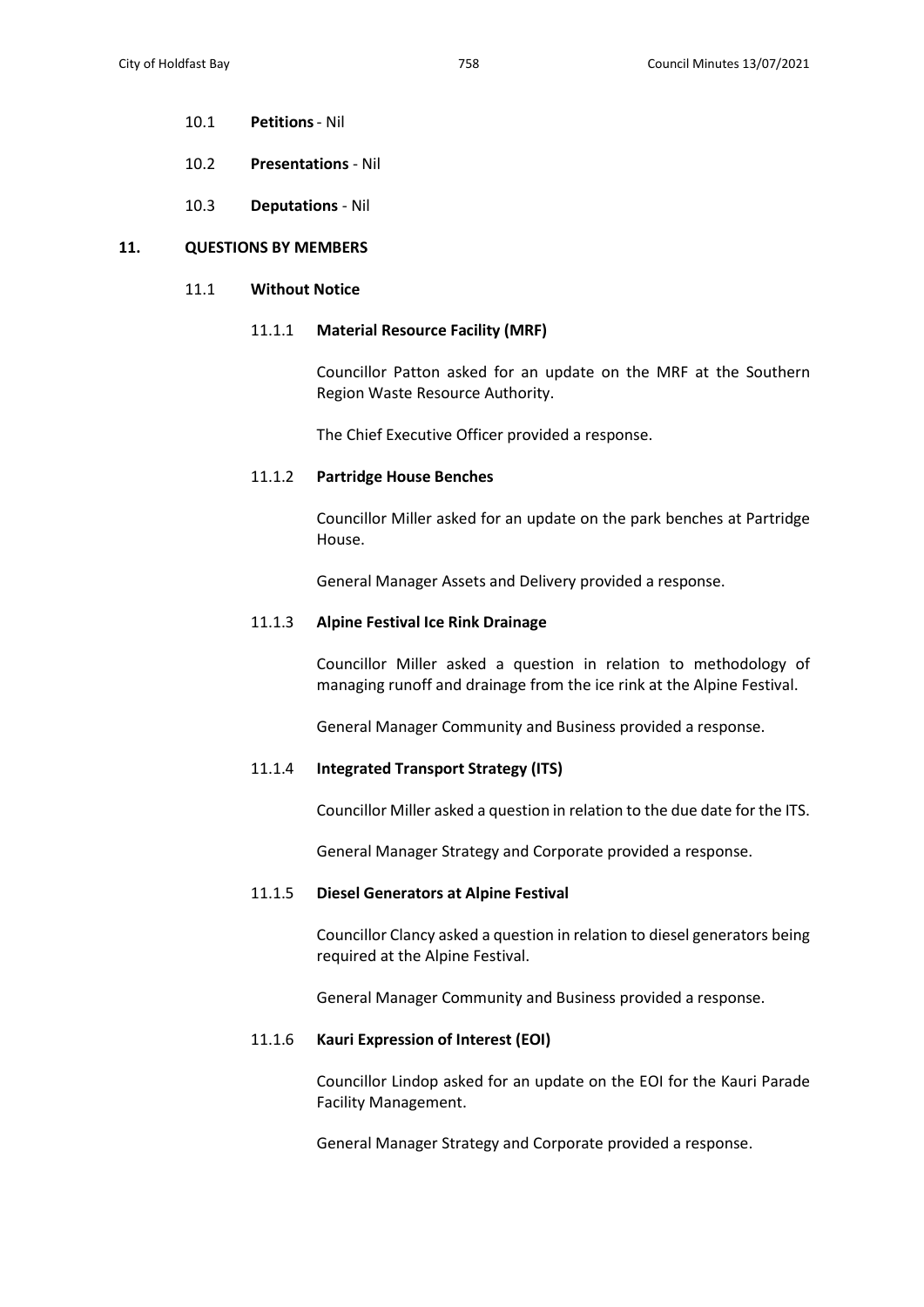## 11.1.7 **Brighton Winter Solstice Waste Removal**

Councillor Lindop asked a question in relation to managing waste removal from the Winter Solstice event.

General Manager Community and Business provided a response.

## 11.2 **On Notice** – Nil

## **12. MEMBER'S ACTIVITY REPORTS** – Nil

## **13. MOTIONS ON NOTICE**

13.1 **Motion on Notice – Permeable Paving - Councillor Clancy** (Report No: 230/21)

Councillor Clancy proposed the following motion:

## **Motion C130721/2334**

**That Administration bring back a report to Council, on the implications of using permeable paving where possible in its capital renewal program. The report to brought back to Council by the second meeting of October 2021.**

Moved Councillor Clancy, Seconded Councillor Lonie **Carried Unanimously**

## **BACKGROUND**

The initial cost is higher however the effect on our environment outweighs the cost. It may be necessary to do fewer footpaths. Permeable applications provide better soil health, tree health, reduced storm water flows and less infrastructure upheaval which provides a flow on effect of huge cost savings.

## 13.2 **Motion on Notice – Leave of Absence - Councillor Chabrel** (Report No: 231/21)

Councillor Chabrel proposed the following motion:

## **Motion C130721/2335**

**That Councillor Philip Chabrel be granted a leave of absence from Council from 13 July 2021 until 29 October 2021 inclusive, due to increased work commitments and other personal matters.** 

**During this period of leave Councillor Chabrel requests that he does not receive his Elected Member allowance payments.**

Moved Councillor Clancy, Seconded Councillor Lindop **Carried Unanimously**

13.3 **Motion on Notice – Boundary Realignment for the development Site on Scholefield Road, Seacliff Park - Councillor Lonie** (Report No: 232/21)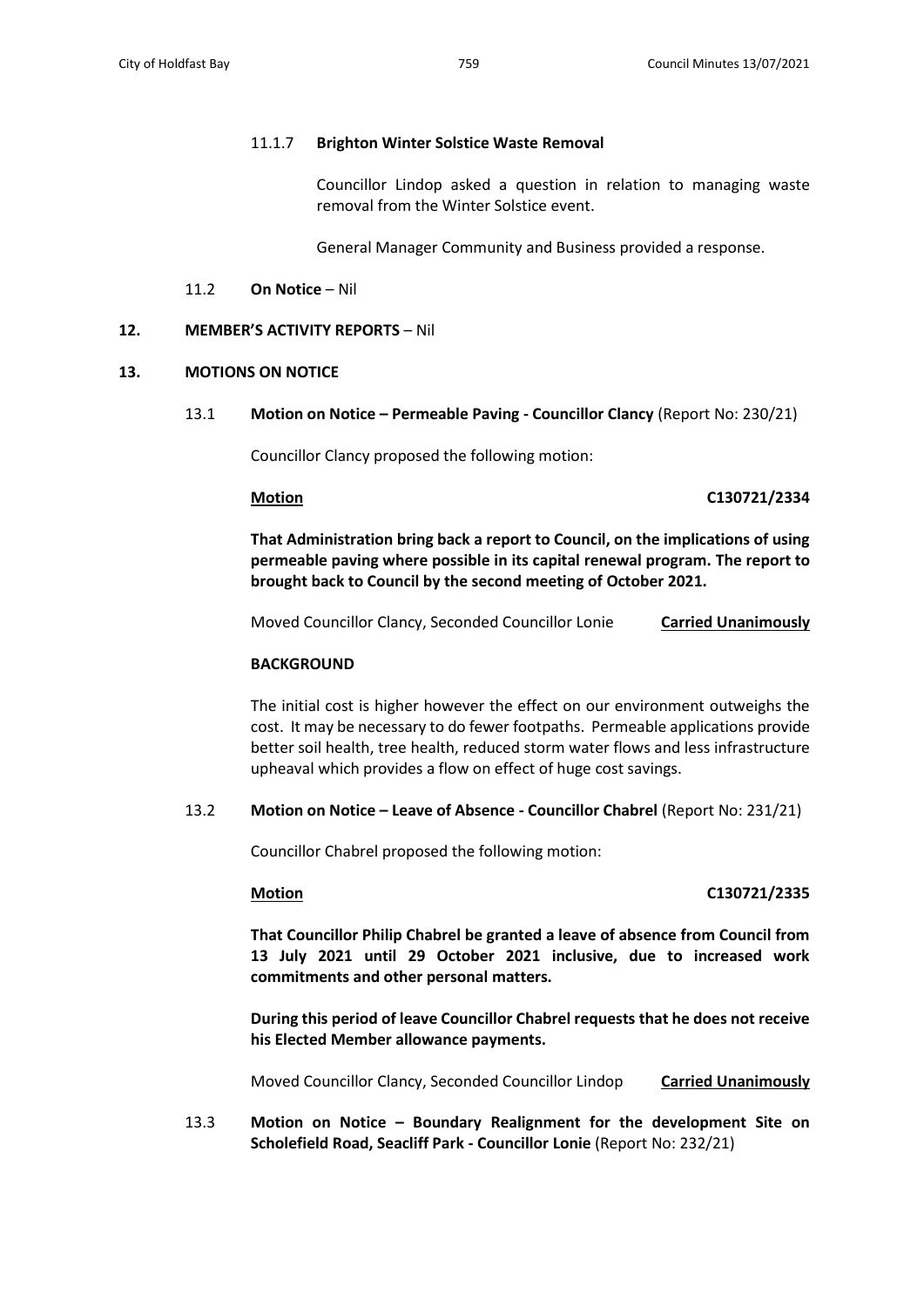Councillor Lonie proposed the following motion:

### **Motion C130721/2336**

**That Council endorse Administration to submit a proposal to the South Australian Boundaries Commission for a realignment of the boundary for the development site on Scholefield Road, Seacliff Park (commonly known as Cement Hill) so that the parcel of land is wholly located within the City of Holdfast Bay council boundary.**

Moved Councillor Lonie, Seconded Councillor Lindop **Carried Unanimously**

### **BACKGROUND**

In November 2020, the Minister for Planning approved a Development Plan Amendment (DPA) for a large parcel of land located along the southern side of Scholefield Road, Seacliff Park, from Ocean Boulevard.

The site currently crosses both the City of Holdfast Bay and City of Marion council boundaries. The DPA now allows for the site to be developed with a mix of commercial and residential development. With the site crossing council boundaries, this creates some difficulties with the assessment of these future developments as well as future maintenance and renewal of the infrastructure.

Council should support a realignment of the boundary so that the site falls within one council area. In August 2019, Council carried a resolution for Administration to investigate community support for the realignment of boundaries for the suburb of Marino. Through this investigation it has been identified that there are strong social, economic and environmental connectivity with the communities living along our southern boundary. Members of these communities heavily utilise community services of the City of Holdfast Bay.

Due to this strong communities of interest, it was proposed that the site fall within the boundary of the City of Holdfast Bay. Diagram 1 proposed a realignment of the boundary. The yellow dash line depicted the current boundary and the red dash line depicts the proposed boundary. A proposal for an administrative boundary realignment must be presented to the South Australian Boundaries Commission, and therefore it was recommended Council endorse for Administration prepare a submission.

## 13.4 **Motion on Notice – Brighton Winter Solstice - Councillor Fleming** (Report No: 228/21)

Councillor Fleming proposed the following motion:

### **Motion C130721/2337**

**That Administration investigate the Brighton Winter Solstice community event being conducted seasonally along Jetty Road Brighton and provide a report to council outlining the total cost and timings of proposed event delivery for consideration.**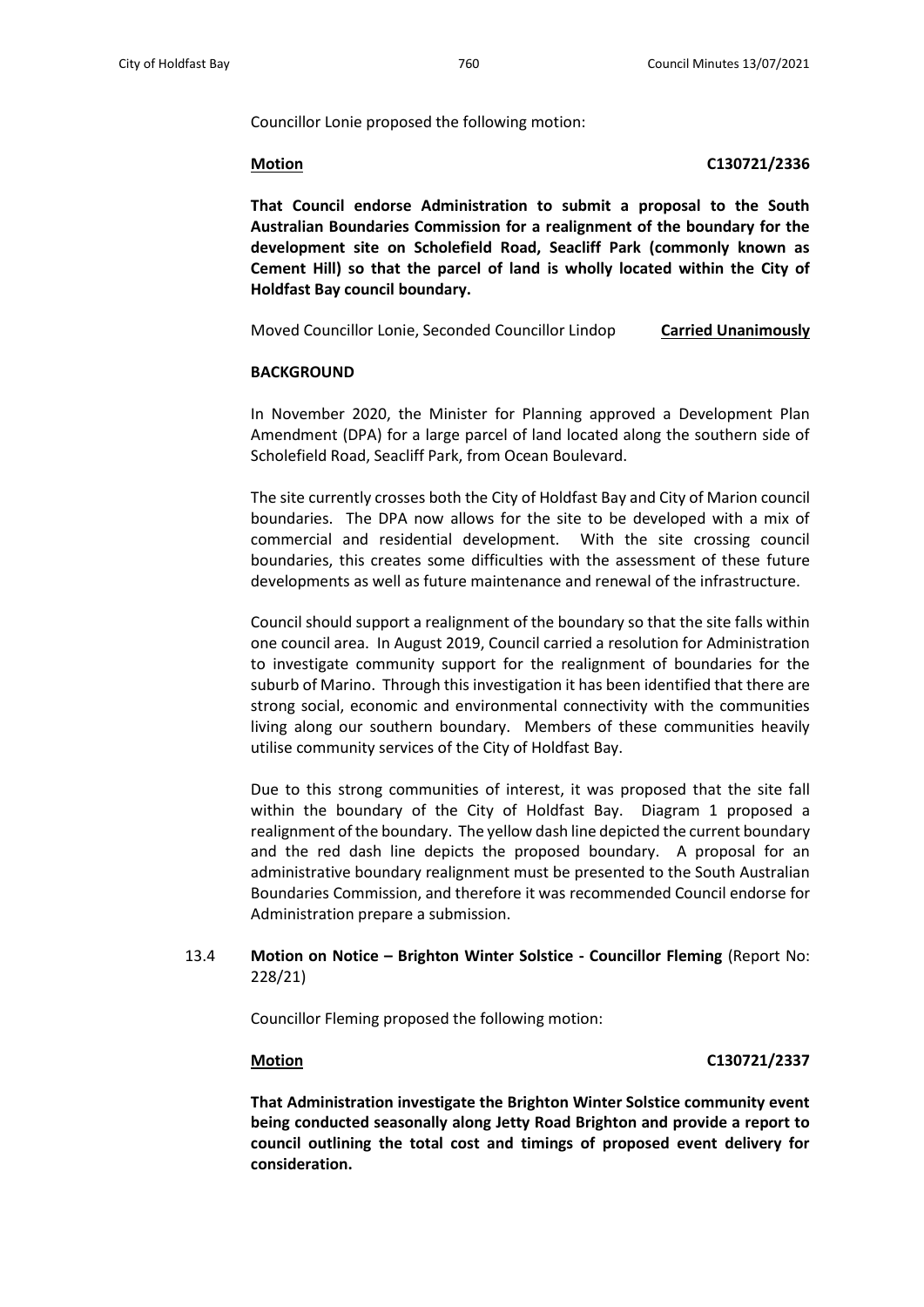Moved Councillor Fleming, Seconded Councillor Lindop **Carried Unanimously**

## **14. ADJOURNED MATTERS -** Nil

## **15. REPORTS OF MANAGEMENT COMMITTEES AND SUBSIDIARIES**

15.1 **Draft Minutes – Alwyndor Management Committee – 24 June 2021** (Report No: 213/21)

> The draft minutes of the Alwyndor Management Committee meeting held on 24 June 2021 were provided for information.

## **Motion C130721/2338**

**1. That the draft minutes of the Alwyndor Management Committee meeting held on 24 June 2021 be noted.** 

## **RETAIN IN CONFIDENCE - Section 91(7) Order**

**2. That having considered Attachment 2 to Report No: 213/21 Draft Minutes – Alwyndor Management Committee – 24 June 2021 in confidence under Section 90(2) and (3)(b) of the Local Government Act 1999, the Council, pursuant to Section 91(7) of the Act orders that Attachment 2 be retained in confidence for a period of 24 months and that this order be reviewed every 12 months.**

Moved Councillor Lonie, Seconded Councillor Clancy **Carried Unanimously**

## 15.2 **Minutes – Audit Committee – 30 June 2021** (Report No: 219/21)

The public minutes of the meeting of the Audit Committee held on 30 June 2021 were presented to Council for information and endorsement.

## **Motion C130721/2339**

- **1. That Council notes the public minutes of the Audit Committee meeting of 30 June 2021 namely:**
	- **(a) that the Audit Committee advises Council that:**
		- **(i) it has received an reviewed the draft amended Treasury Management Policy; and**
		- **(ii) it recommends that the amended Treasury Management Policy be adopted by Council.**

Moved Councillor Snewin, Seconded Councillor Lindop **Carried Unanimously**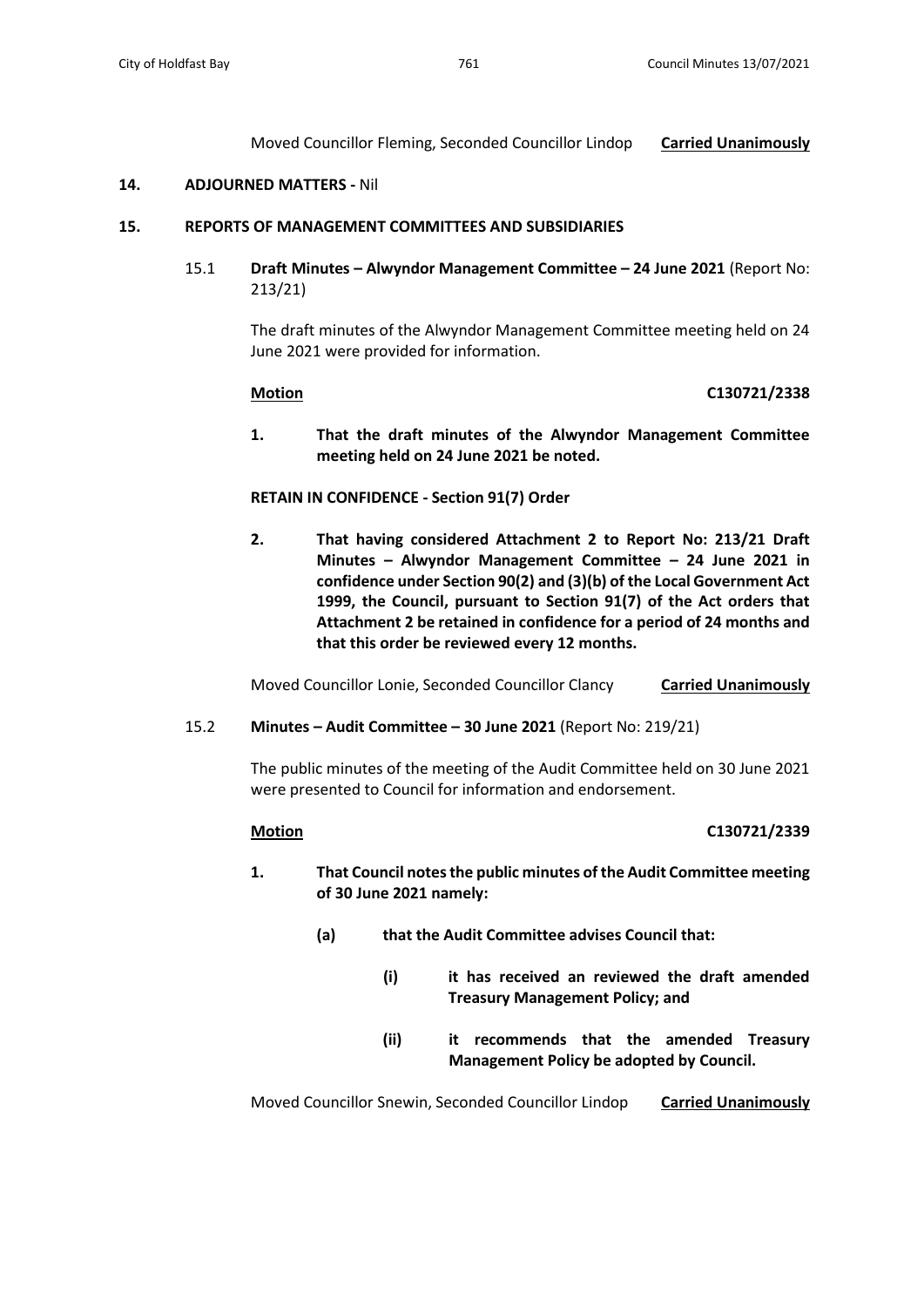## 15.3 **Alwyndor Management Committee: Appointment of an Elected Member and Amendment to Terms of Reference** (Report No: 228/21)

Under the requirements of its Terms of Reference the Alwyndor Management Committee (AMC) consists of up to 9 persons including two (2) Elected Members. Councillor Mikki Bouchee was appointed in February 2021 and Councillor Philip Chabrel has been an AMC member since November 2018. Councillor Chabrel has resigned from this position. As such Council was required to nominate an Elected Member to this position.

## **Nominations**

The Acting Presiding Member called for nominations.

Nominations were received for Councillors Clancy and Lonie. A secret ballot was conducted by the General Manager Strategy and Corporate, for the vacancy.

The Acting Presiding Member announced that Councillor Lonie had been selected for the vacancy which was included in the Council's motion.

**Motion C130721/C2340**

**That Council:**

- **1. appoint Councillor Lonie to the Alwyndor Management Committee for the remainder of the Council term; and**
- **2. endorse the amended Alwyndor Management Committee Terms of Reference (Attachment 2).**

Moved Councillor Fleming, Seconded Councillor Clancy **Carried Unanimously**

## **16. REPORTS BY OFFICERS**

16.1 **Items in Brief** (Report No: 209/21)

These items were presented for the information of Members.

After noting the report any items of interest were discussed.

## **Motion C130721/C2341**

**That the following items be noted and items of interest discussed:** 

- **1. Coast Protection Board – Beach Replenishment, Glenelg North Beach**
- **2. Parks and Leisure Australia Awards – SA/NT**
- **3. Hove Level Crossing Removal**
- **4. Brighton Road Corridor Planning Study**
- **5. Involvement in COVID -19 Compliance Activities**
- **6. Food Organics Garden Organics (FOGO) Grant**
- **7. Removal of Artificial Turf on Brighton Road**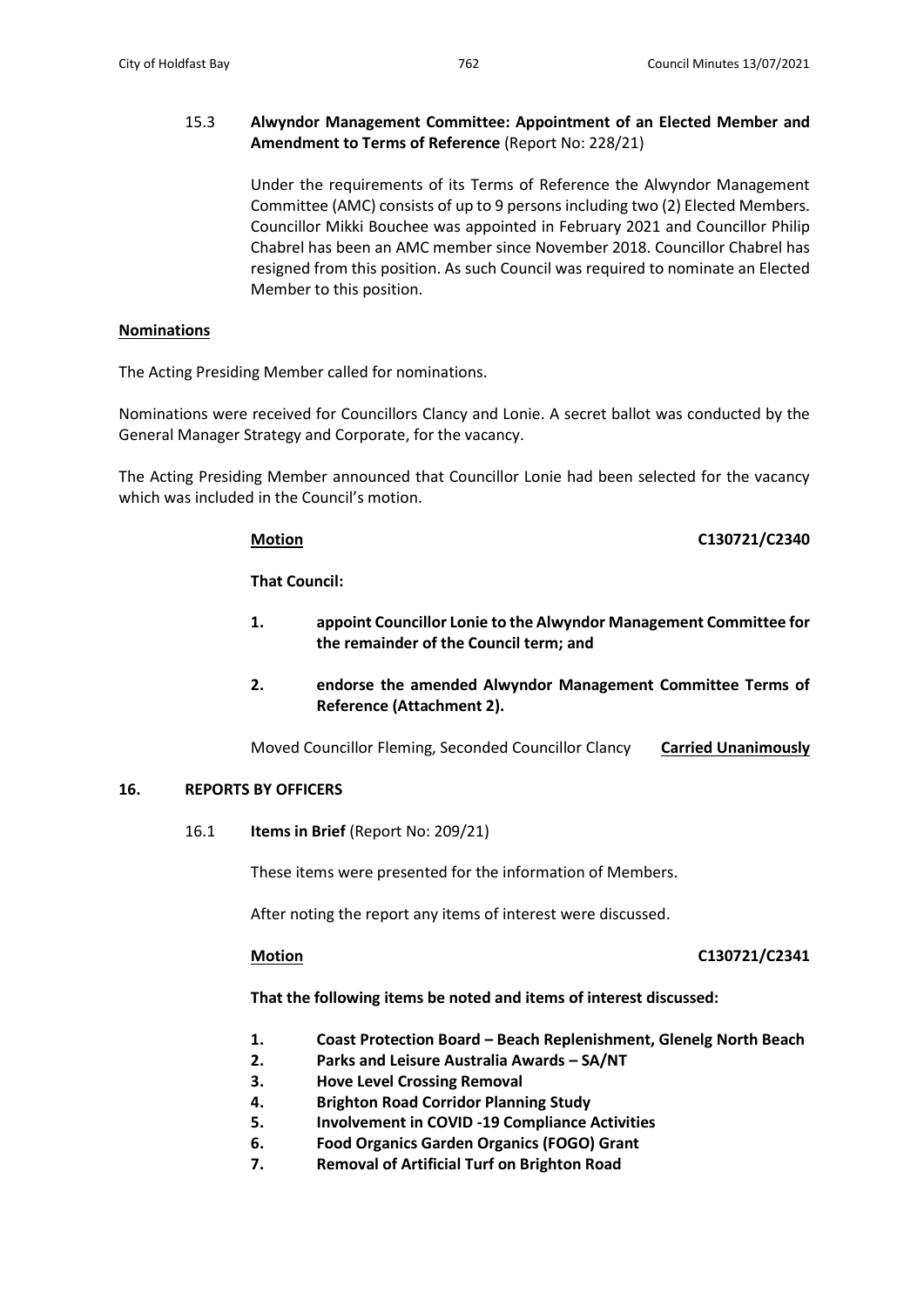- **8. Weekly FOGO – Phase 2 Trial to commence in July**
- **9. Use of Australia Post Vintage Post Box in front of Cibo, Moseley Square**
- **10. 100 Years of Glenelg Football Club Civic Reception**

Moved Councillor Lonie, Seconded Councillor Patton **Carried Unanimously**

## 16.2 **Nominations for the West Beach Trust** (Report No: 222/21)

The Hon Vickie Chapman MP, Deputy Premier, Attorney- General and Minister for Planning and Local Government wrote to Council advising that the term of appointment for Councillor Abley on the West Beach Trust (the Trust) expires on 28 February 2022.

It was required that the City of Holdfast Bay provide a panel of three proposed nominees to represent the Council on the Trust pursuant to Section 7 of the West Beach Reserve Act 1987 (the Act) by 31 August 2021.

The proposed nomination had to include at least one male and female as per the Act. The Act also requires that the nominees must have knowledge of, and experience in business or management, tourism, accounting and finance, environmental protection and management, operation of regional recreational facilities or government. Council can re-nominate the existing member.

## **Nominations**

The Acting Presiding Member called for nominations.

Nominations were received for Councillors Abley, Clancy and Snewin.

## **Motion C130721/2342**

**That Council nominates Councillors Abley, Clancy and Snewin to the Hon Vickie Chapman MP for consideration for appointment to the West Beach Trust.**

Moved Councillor Patton, Seconded Councillor Lonie **Carried Unanimously**

Councillor Fleming left the meeting at 7.57pm.

## 16.3 **Green Adelaide Initiatives** (Report No: 214/21)

Green Adelaide wrote to all Metropolitan Council Mayors and Chief Executive Officers with two proposals, to co-fund an important Urban Heat and Tree Canopy Mapping project; and to commit to signing the Adelaide National Park City Charter.

## **Motion C130721/2343**

**That Council:**

**1. approve additional budget up to \$15,000 to contribute to a second Adelaide-wide urban heat and tree canopy cover mapping project;**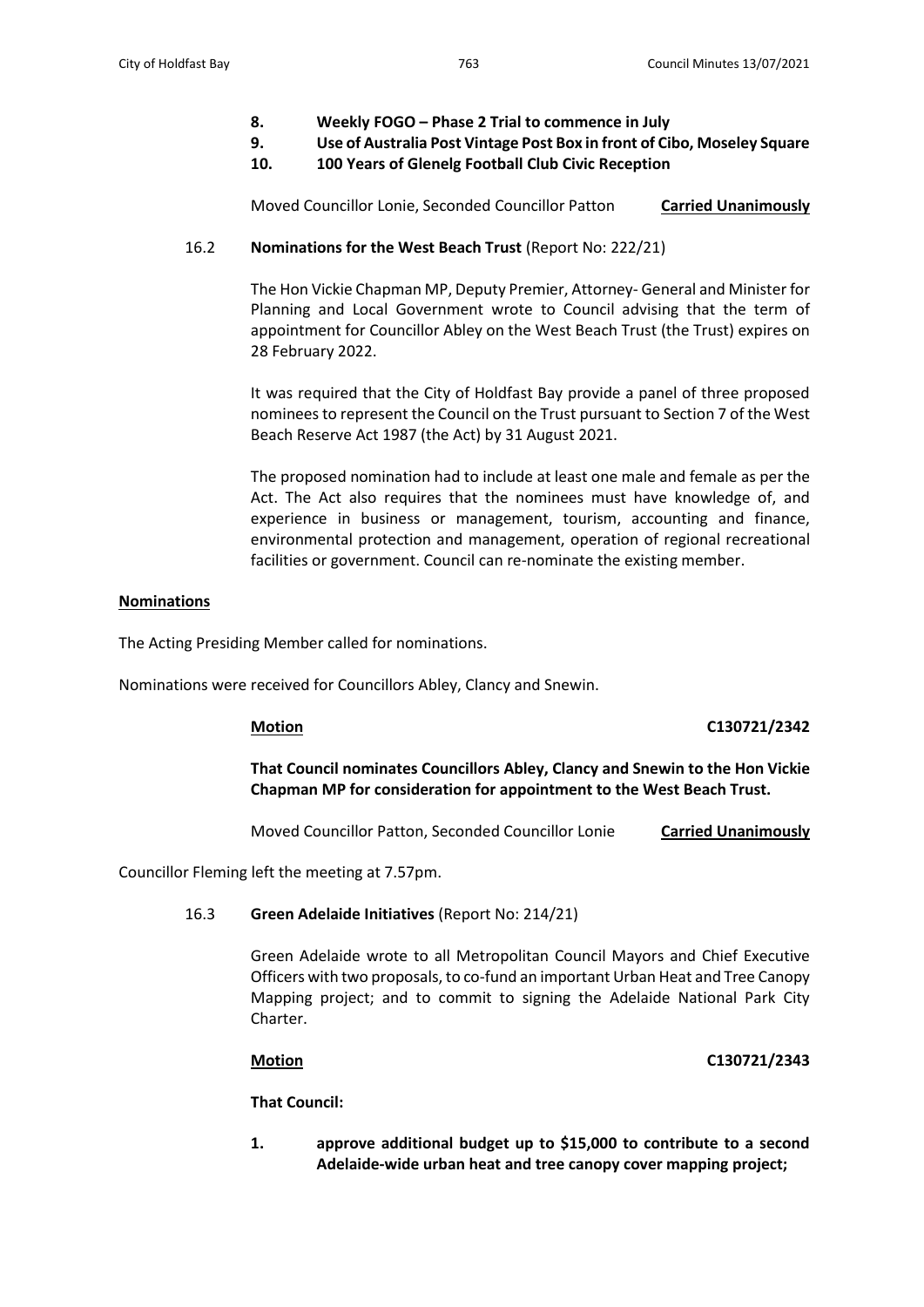## **2. showsin-principle support for Adelaide becoming a National Park City; and**

**3. that a further report be brought back to Council for consideration once the Adelaide National Park City Charter has been developed.**

Moved Councillor Clancy, Seconded Councillor Lindop **Carried Unanimously**

Councillor Fleming re-joined the meeting at 7.59pm.

## 16.4 **Draft Events Strategy 2021-2025** (Report No: 223/21)

Events are an integral part of the City of Holdfast Bay local and business communities. Council, business and community recognises events play an important role in connecting community and to creating stronger sense of place. They act to bring people together, foster creativity and provide opportunities for new experiences and understanding. In doing so, events encourage greater participation, important indicators of community wellbeing and quality of life. To ensure events continue to build and strengthen the City's reputation, the City of Holdfast Bay Events Strategy provided a clear framework and direction for the development, management and investment in events in a creative, sustainable and economically responsible way for the next five years.

## **Motion C130721/2344**

**That Council note the report and endorse the draft Events Strategy and Action Plan 2021-2025 for final design and publishing.**

Moved Councillor Miller, Seconded Councillor Patton **Carried Unanimously**

## 16.5 **Local Heroes Memorial** (Report No: 224/21)

This report responded to Council Resolution C090221/2219 and outlined the three pronged approach employed to recognise the mental health impacts of war and conflict on service personnel.

Budget was identified in the current financial year, which enabled the project to be brought forward and finalised in the 2020/21 financial year.

## **Motion C130721/2345**

# **That Council notes the report.**

Moved Councillor Lonie, Seconded Councillor Patton **Carried Unanimously**

## 16.6 **Suicide Prevention Network** (Report No: 225/21)

This report responded to Council Resolution C241120/2141 and provided an overview of the work achieved to date to establish a Suicide Prevention Network (SPN) in the City of Holdfast Bay.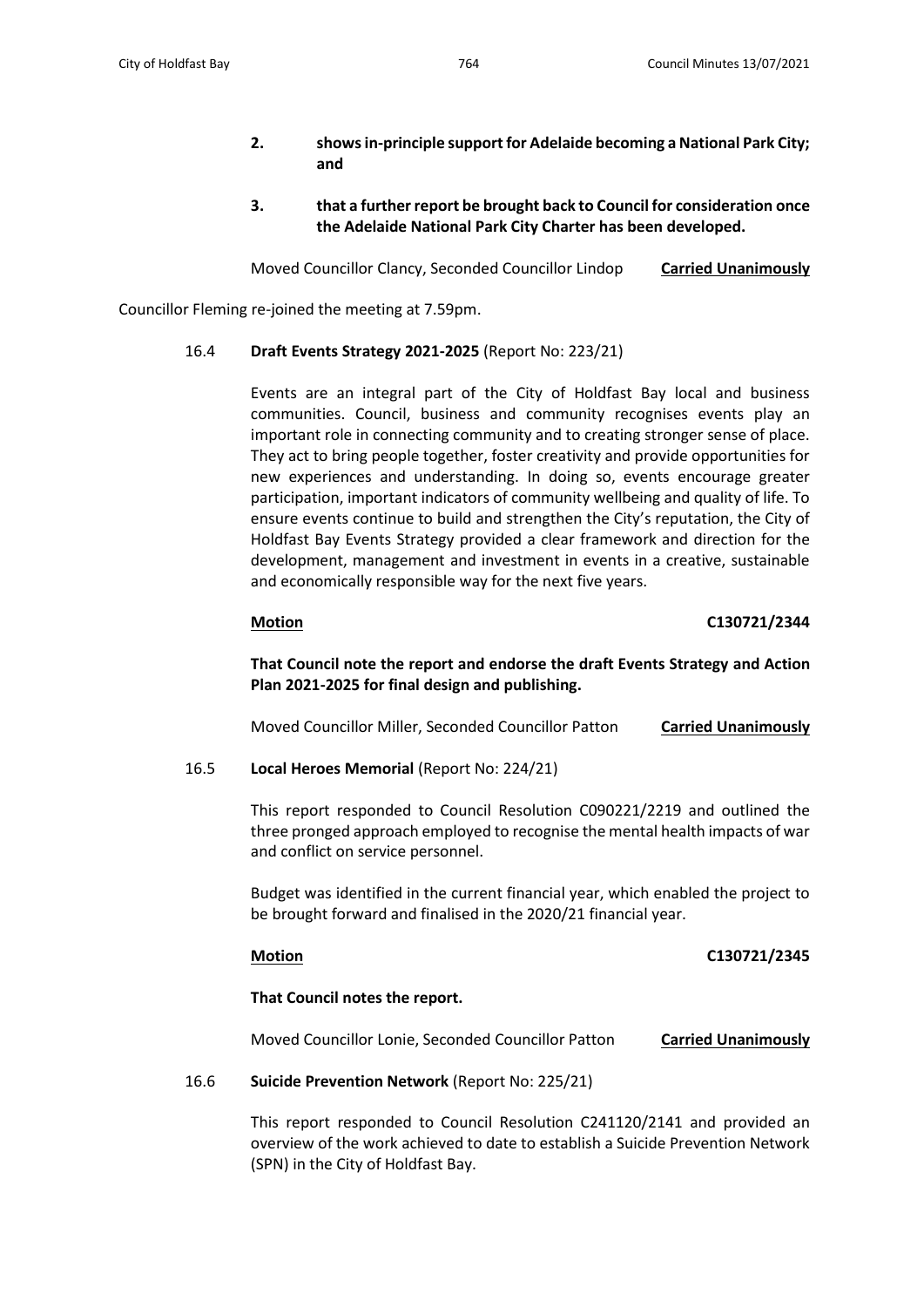**Motion C130721/2346**

**That Council:**

- **1. notes this report and the actions taken to establish a Suicide Prevention Network within the City of Holdfast Bay; and**
- **2. allocates the balance of \$4,000 approved for the establishment of a Suicide Prevention Network to the SPN once established and incorporated.**

Moved Councillor Miller, Seconded Councillor Lindop **Carried Unanimously**

16.7 **Glenelg Oval Masterplan Stages 3 and 4 Funding Deed of Agreement** (Report No: 226/21)

> On 21 March 2021, the State Government formally advised the City of Holdfast Bay was successful in obtaining a grant of \$1,400,000 towards the costs of the Glenelg Oval Masterplan Stages 3 and 4. The grant was awarded through the State Government's Local Government Infrastructure Partnership Program (LGIPP). To finalise the funding agreement, the State Government require Council to sign and affix the Common Seal of the City of Holdfast Bay to the funding deed of agreement.

> This report sought delegated authority for the Mayor and Chief Executive Officer to sign and affix the Common Seal of the City of Holdfast Bay to the funding deed of agreement.

## **Conflict of Interest**

Councillor Snewin declared a perceived conflict of interest for Item 16.7 Glenelg Oval Masterplan Stages 3 and 4 Funding Deed of Agreement. The nature of the perceived conflict (pursuant to Section 73 and 74 of the *Local Government Act 1999)* is that Councillor Snewin holds an office position for the Glenelg Cricket Club.

Councillor Snewin dealt with the perceived conflict of interest by making it known to the meeting and leaving the meeting at 8.09pm.

## **Motion C130721/2347**

**That Council delegates authority to the Mayor and Chief Executive Officer to sign the Local Government Infrastructure Partnership Program Deed of Agreement and affix the Common Seal of the City of Holdfast Bay.**

Moved Councillor Patton, Seconded Councillor Fleming **Carried Unanimously**

Councillor Snewin re-joined the meeting at 8.10pm.

Councillor Lindop left the meeting at 8.10pm.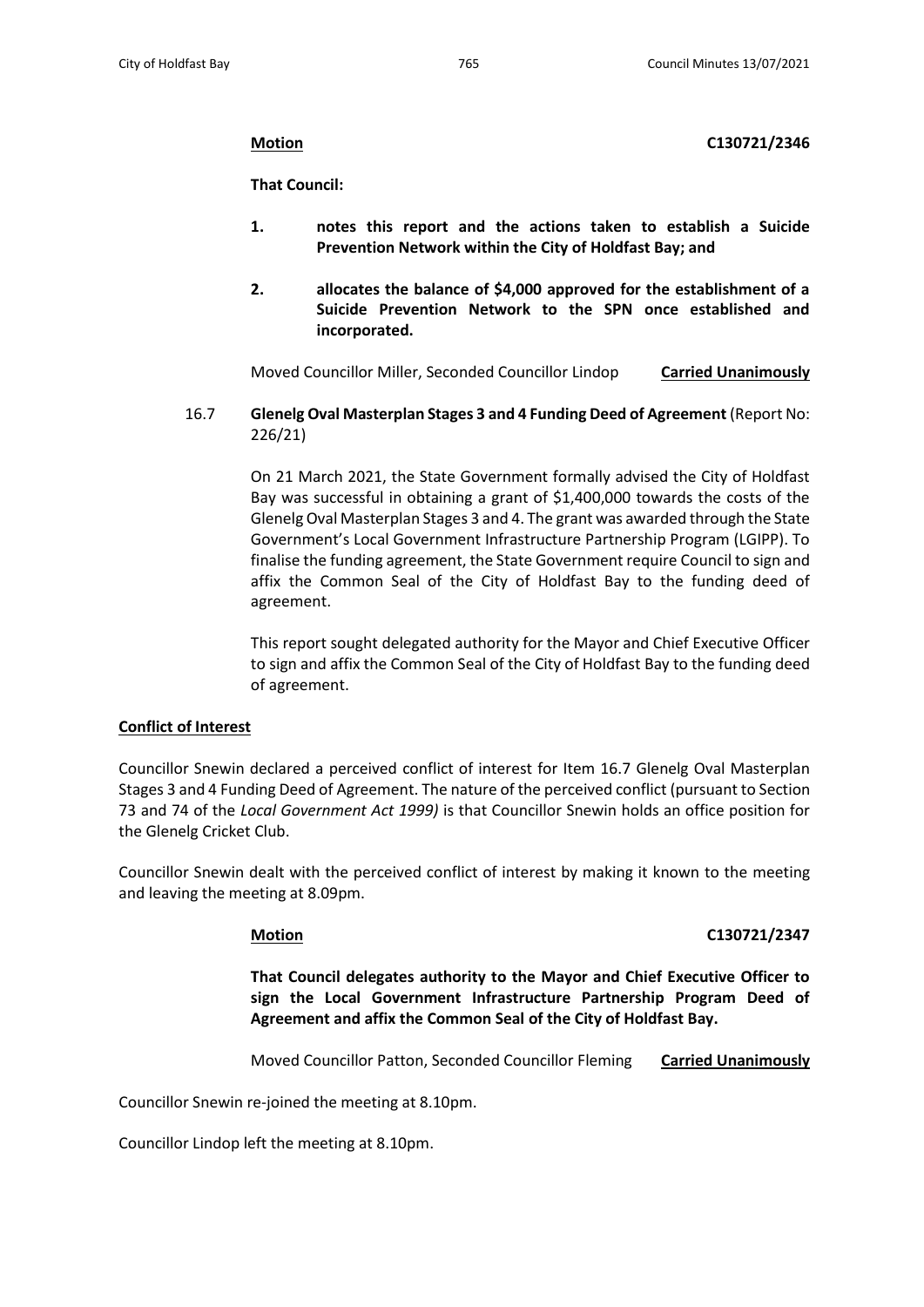## **17. RESOLUTIONS SUBJECT TO FORMAL MOTIONS -** Nil

### **18. URGENT BUSINESS – SUBJECT TO THE LEAVE OF THE MEETING -** Nil

### **19. ITEMS IN CONFIDENCE**

Councillor Lindop re-joined the meeting at 8.12pm.

### 19.1 **Minutes – Audit Committee – 30 June 2021** (Report No: 220/21)

**Motion – Exclusion of the Public –Section 90(3)(b & d) Order C230721/2348**

- **1. That pursuant to Section 90(2) of the Local Government Act 1999 Council hereby orders that the public be excluded from attendance at this meeting with the exception of the Chief Executive Officer, Staff, Chair of the Alwyndor Management Committee and Ord Minnette, Senior Advisor, Investments and Portfolio Strategy in attendance at the meeting in order to consider Report No: 220/21 Minutes - Audit Committee – 30 June 2021 in confidence.**
- **2. That in accordance with Section 90(3) of the Local Government Act 1999 Council is satisfied that it is necessary that the public be excluded to consider the information contained in Report No: 220/21 Minutes – Audit Committee – 30 June 2021 on the following grounds:**
	- **b. pursuant to Section 90(3)(b) of the Act, the information to be received, discussed or considered in relation to this Agenda Item is information the disclosure of which could reasonably be expected to confer a commercial advantage on a person with whom the Council is conducting business.**
	- **d. pursuant to Section 90(3)(d) of the Act, the information to be received, discussed or considered in relation to this Agenda Item is commercial information of a confidential nature (not being a trade secret) the disclosure of which could reasonably be expected to confer a commercial advantage on a third party.**

**In addition, the disclosure of this information would, on balance be contrary to the public interest. The public interest in public access to the meeting has been balanced against the public interest in the continued non-disclosure of the information. The benefit to the public at large resulting from withholding the information outweighs the benefit to it of disclosure of the information.**

**3. The Council is satisfied, the principle that the meeting be conducted in a place open to the public, has been outweighed by the need to keep the information or discussion confidential.**

Moved Councillor Clancy, Seconded Councillor Lonnie **Carried Unanimously**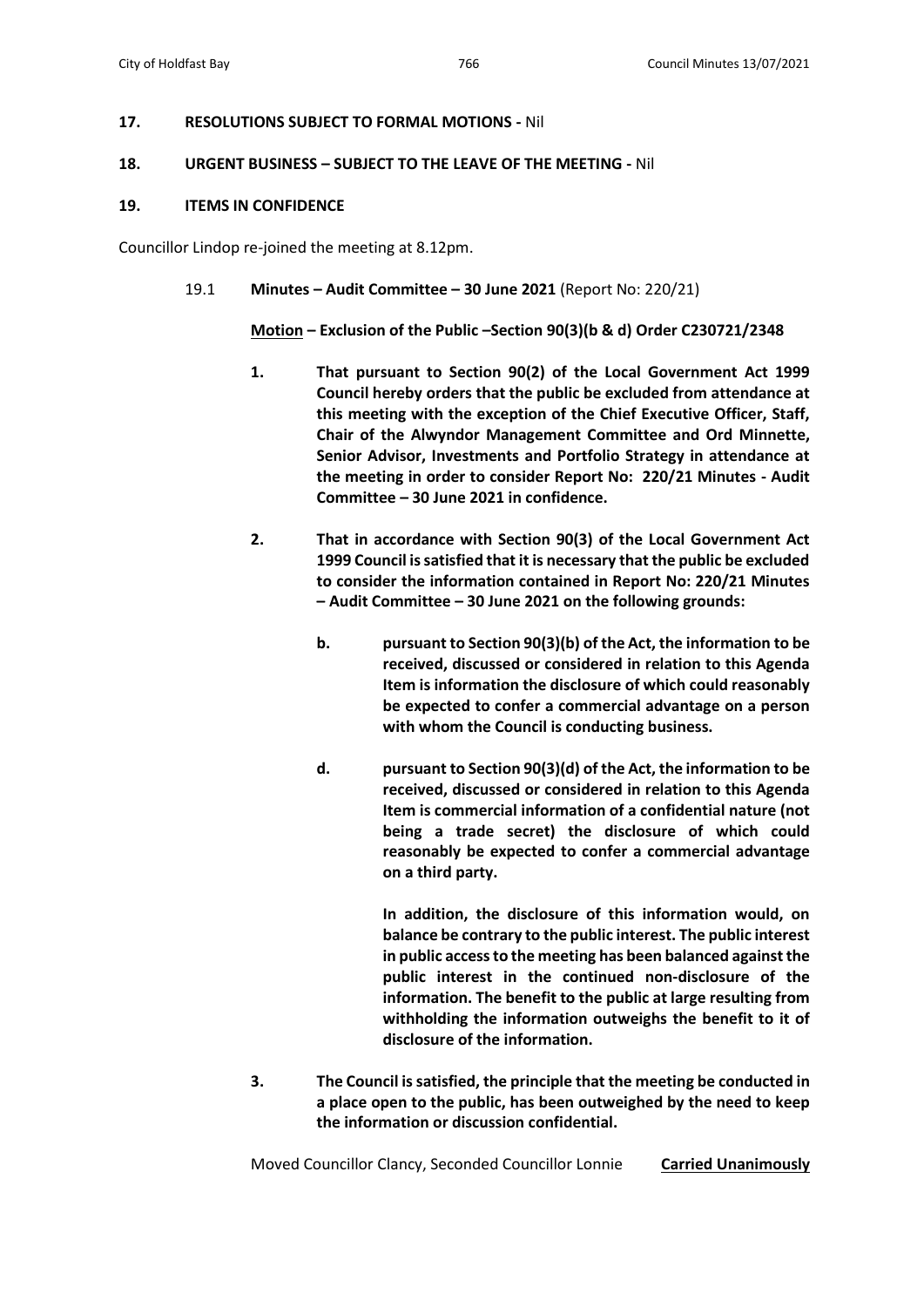## **Motion C130721/2349**

## **RETAIN IN CONFIDENCE - Section 91(7) Order**

**That having considered Agenda Item 18.1 Minutes – Audit Committee – 30 June 2021 - Report No 220/21 in confidence under Section 90(2) and (3)(b & d) of the Local Government Act 1999, the Council, pursuant to Section 91(7) of that Act orders that the report and attachments, be retained in confidence for a period of 24 months and that this order be reviewed every 12 months.**

Moved Councillor Snewin, Seconded Councillor Miller **Carried Unanimously**

19.2 **Alwyndor Draft Investment Management Strategy and Amendment to the Treasury Management Policy** (Report No: 227/21)

**Motion – Exclusion of the Public –Section 90(3)(b & d) Order C130721/2350**

- **1. That pursuant to Section 90(2) of the Local Government Act 1999 Council hereby orders that the public be excluded from attendance at this meeting with the exception of the Chief Executive Officer and Staff in attendance at the meeting in order to consider Report No: 227/21 - Alwyndor Draft Investment Strategy & Amendment to the Treasury Management Policy in confidence.**
- **2. That in accordance with Section 90(3) of the** *Local Government Act 1999* **Council is satisfied that it is necessary that the public be excluded to consider the information contained in Report No: 227/21 - Alwyndor Draft Investment Strategy & Amendment to the Treasury Management Policy on the following grounds:**
	- **b. pursuant to Section 90(3)(b) of the Act, the information to be received, discussed or considered in relation to this Agenda Item is information the disclosure of which could reasonably be expected to confer a commercial advantage on a person with whom the Council is conducting business.**
	- **d. pursuant to Section 90(3)(d) of the Act, the information to be received, discussed or considered in relation to this Agenda Item is commercial information of a confidential nature (not being a trade secret) the disclosure of which could reasonably be expected to confer a commercial advantage on a third party.**
- **3. The Council is satisfied, the principle that the meeting be conducted in a place open to the public, has been outweighed by the need to keep the information or discussion confidential.**

Moved Councillor Lonie, Seconded Councillor Fleming **Carried Unanimously**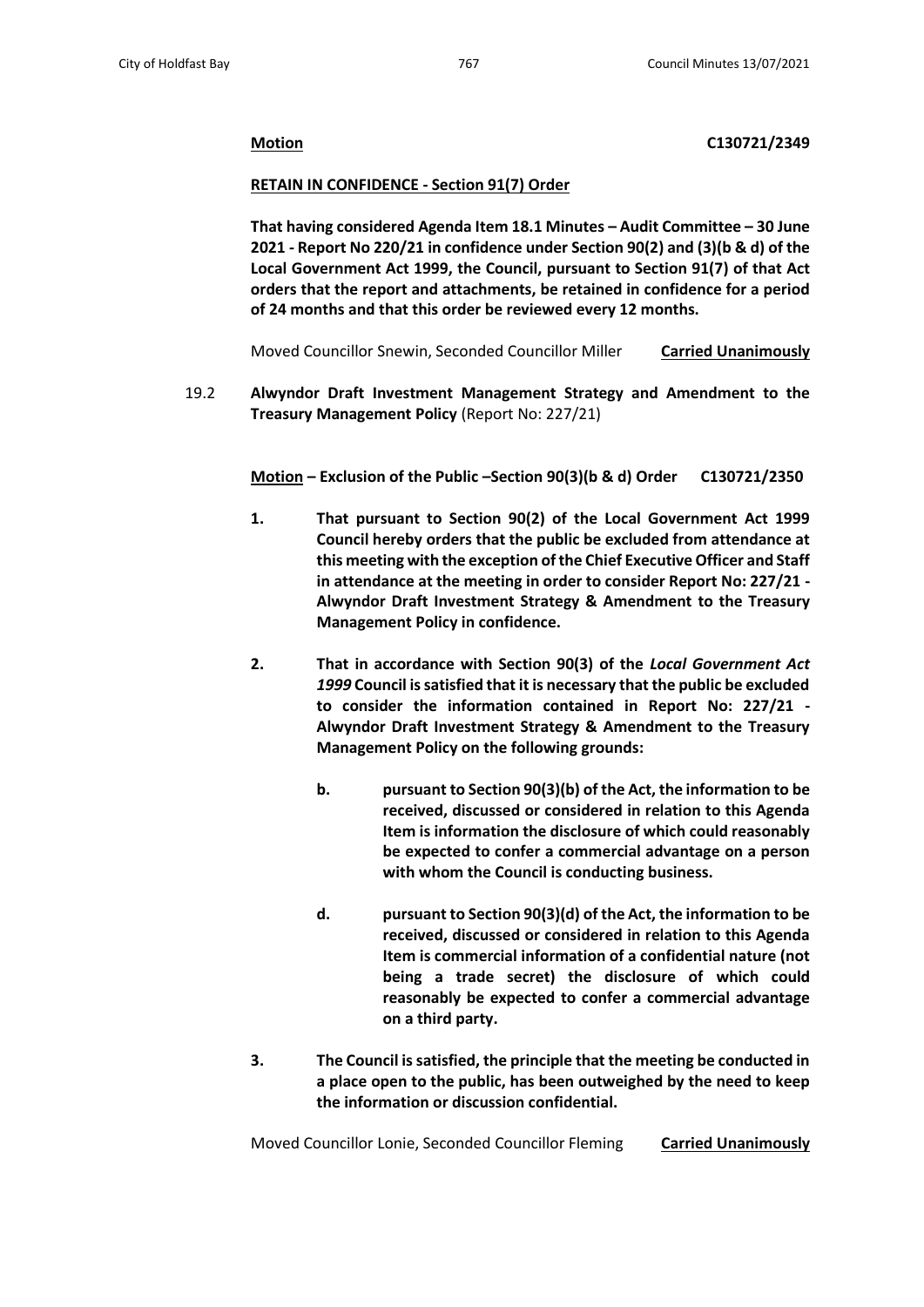**Motion C230721/2351**

## **RETAIN IN CONFIDENCE - Section 91(7) Order**

**That having considered Agenda Item 19.4 Alwyndor Draft Investment Management Strategy and Amendment to the Treasury Management Policy - Report No 227/21 in confidence under Section 90(2) and (3)(b & d) of the Local Government Act 1999, the Council, pursuant to Section 91(7) of that Act orders that the Report and Attachments 1 and 2 be retained in confidence for a period of 24 months and that this order be reviewed every 12 months.**

Moved Councillor Snewin, Seconded Councillor Fleming **Carried Unanimously**

## **Conflict of Interest**

Councillor Clancy declared a perceived conflict of interest for Item 19.3 Somerton Surf Lifesaving Club – Request to Extend Council's Approval of Management Agreement. The nature of the perceived conflict of interest (pursuant to Section 73 and 74 of the *Local Government Act 1999)* is that she is Vice Patron of the Somerton Surf Lifesaving Club.

Councillor Clancy dealt with the perceived conflict of interest by making it known to the meeting and remaining in the Chamber.

Councillor Clancy voted for the motion.

19.3 **Somerton Surf Lifesaving Club – Request to Extend Council's Approval of Management Agreement** (Report No: 211/21)

**Motion – Exclusion of the Public –Section 90(3)(b & d) Order C130721/2352**

- **1. That pursuant to Section 90(2) of the** *Local Government Act 1999* **Council hereby orders that the public be excluded from attendance at this meeting with the exception of the Chief Executive Officer and Staff in attendance at the meeting in order to consider Report No: 211/21 Somerton Surf Life Saving Club – Request to Extend Council's Approval of Management Agreement in confidence.**
- **2. That in accordance with Section 90(3) of the** *Local Government Act 1999* **Council is satisfied that it is necessary that the public be excluded to consider the information contained in Report No: Report No: 211/21 Somerton Surf Life Saving Club – Request to Extend Council's Approval of Management Agreement on the following grounds:**
	- **d. pursuant to Section 90(3)(d) of the Act, the information to be received, discussed or considered in relation to this Agenda Item is commercial information of a confidential nature (not being a trade secret) the disclosure of which could reasonably be expected to prejudice the commercial position of the person who supplied the information, or to confer a commercial advantage on a third party.**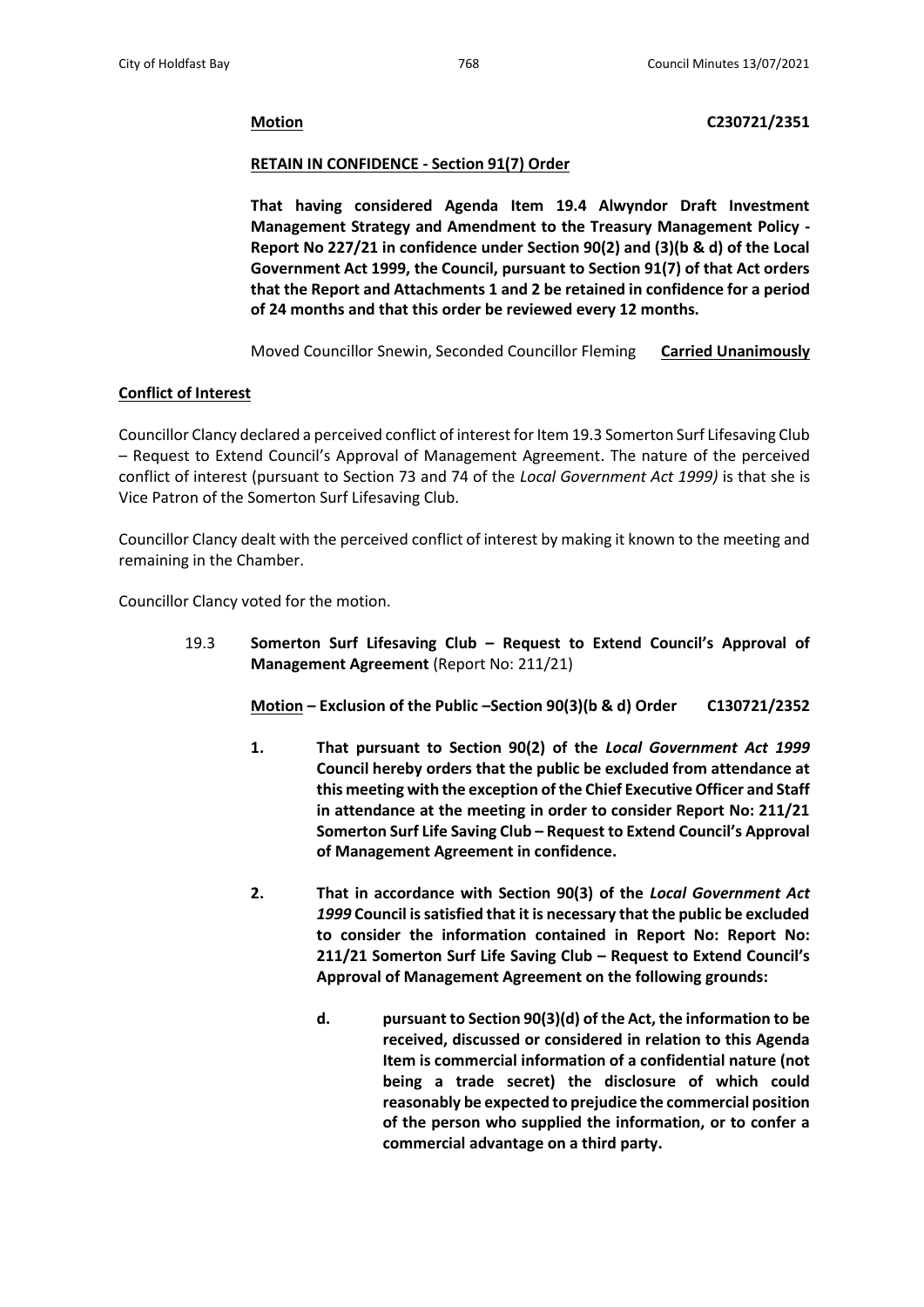**3. The Council is satisfied, the principle that the meeting be conducted in a place open to the public, has been outweighed by the need to keep the information or discussion confidential.**

Moved Councillor Miller, Seconded Councillor Lonie **Carried Unanimously**

**Motion C130721/2353**

- **1. That the Somerton Surf Life Saving Club be granted approval to extend the current Management Agreement with a third party (being Gambell & Sutton Pty Ltd) to 1 February 2022 to manage and operate a bistro, bar and function business provided always that:**
	- **(a) such arrangement must be under the respective Club's care and control and consistent with the existing lease conditions and any development approvals;**
	- **(b) the Club remedy its breach of condition 1(c) of Council Resolution No. C140720/1966 forthwith by reducing the scale of operations of the business to that required by condition 1(c) of Council Resolution No. C140720/1966 as and from 13 July 2021;**
	- **(c) such arrangement operates under the Club's liquor licence and any applicable conditions thereof;**
	- **(d) such arrangement must not give rise to a sublease or otherwise constitute a parting of possession of the leased premises;**
	- **(e) any revenue generated by such arrangement must be by way of a profit share arrangement only and cannot take the form of rent or similar payment which may give rise to a sub-lease or otherwise constitute rent;**
	- **(f) use of the eastern balcony by staff and patrons is prohibited as and from 9:00pm on evenings when functions or events are held or the number of patrons exceeds 50 persons;**
	- **(g) the blinds on the windows and doors leading to the eastern balcony and along the upper floor of the eastern façade are drawn as and from 9:00pm when functions or events are held or the number of patrons exceeds 50 persons;**
	- **(h) noise levels from amplification systems emitting sound and music associated with functions and events are limited to a total output of 52 decibels when measured from the nearest residential property;**
	- **(i) responsible and suitably accredited security personnel are engaged to manage patron behaviour outside the licensed**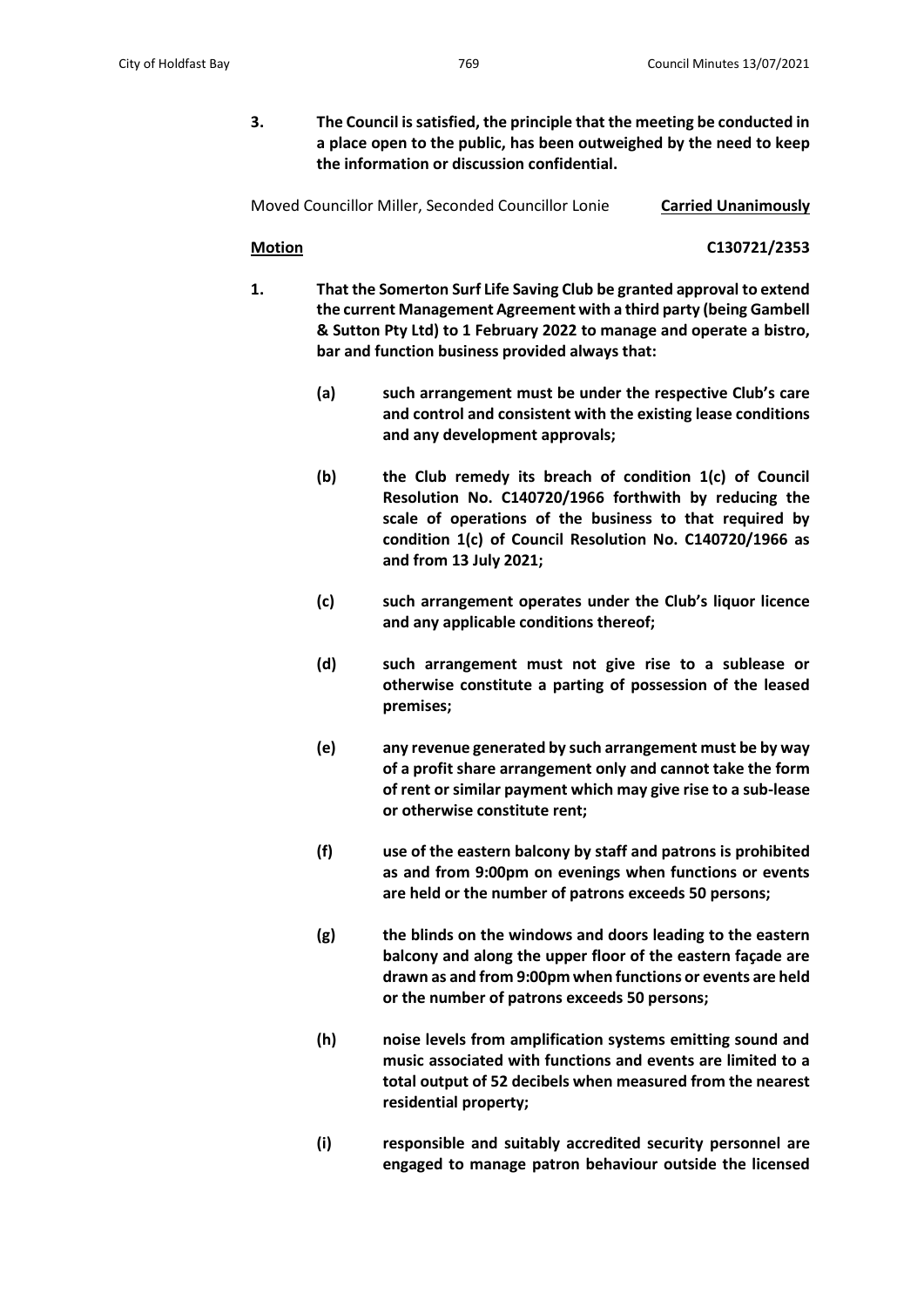**premises on all evenings when functions or events are held or the number of patrons exceeds 50 persons to ensure the orderly arrival and departure of patrons, and that such personnel also be charged with the responsibility to address any indiscretions around the consumption of alcohol outside the licensed premises;**

- **(j) the Club do all things necessary to ensure that Gambell & Sutton Pty Ltd adhere to the conditions and requirements of such approval including but not limited to varying the duration of the Management Agreement so that it ends on 1 February 2022;**
- **(k) the Lease be varied to include a special condition noting the terms and conditions of Council's approval of the Management Agreement and imposing any other requirements on the Club as Council may, in its absolute discretion, deem reasonable and necessary; and**
- **(l) such arrangement must end on 1 February 2022 without exception nor reservation and management of the business must be returned to the Club.**
- **2. Should the Club wish to enter into a sub-lease agreement or other commercial arrangement with a third party, they shall:**
	- **(a) lodge a separate submission for Council approval as required by their lease, including details of the arrangement and audited financials from 1 September 2020 up to the date of submission, so that Council can assess the proposal and if necessary determine the effective community and commercial rent to be applied;**
	- **(b) submit any necessary development and liquor licence applications; and**
	- **(c) resolve parts (a) and (b) above with all necessary approvals obtained by 1 February 2022.**
- **3. That Administration be authorised to issue a letter of approval to the Club**

## **RETAIN IN CONFIDENCE - Section 91(7) Order**

**4. That having considered Agenda Item 19.3 Somerton Surf Life Saving Club – Request to Extend Council's Approval of Management Agreement in confidence under Section 90(2) and (3)(d) of** *the Local Government Act 1999***, the Council, pursuant to Section 91(7) of that Act orders that the report, attachments, and discussion be retained in confidence for a period of 24 months from the date of this decision and that the Chief Executive Officer is authorised to release the**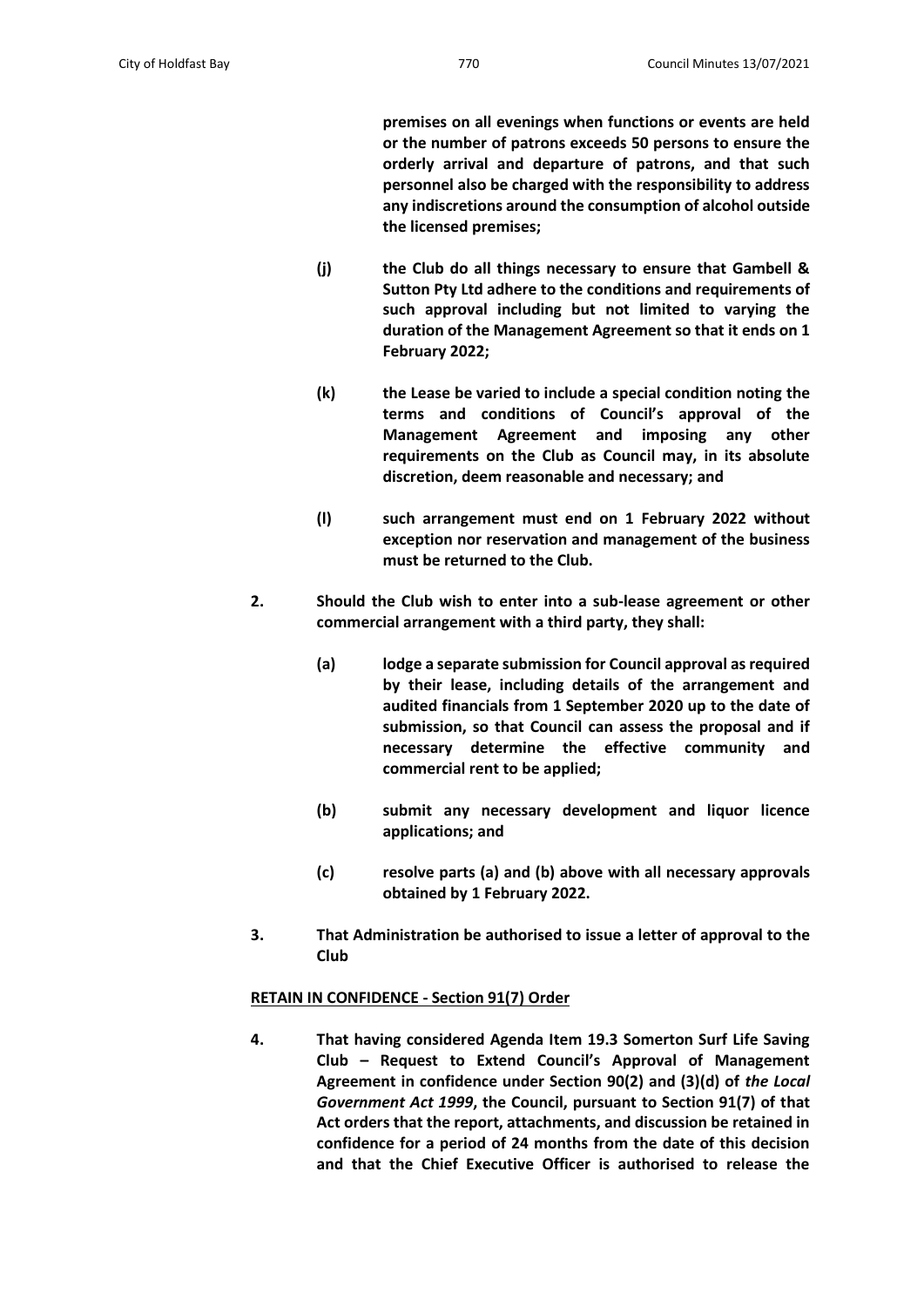**documents at the expiry of that period and that this order be reviewed every 12 months.**

Moved Councillor Clancy, Seconded Councillor Fleming **Carried Unanimously**

19.4 **Claim Against Council** (Report No: 221/21)

**Motion – Exclusion of the Public –Section 90(3)(b & d) Order C130721/2354**

- **1. That pursuant to Section 90(2) of the** *Local Government Act 1999* **Council hereby orders that the public be excluded from attendance at this meeting with the exception of the Chief Executive Officer and Staff in attendance at the meeting in order to consider Report No: Report No: 221/21 Claim Against Council in confidence.**
- **2. That in accordance with Section 90(3) of the** *Local Government Act 1999* **Council is satisfied that it is necessary that the public be excluded to consider the information contained in Report No: 221/21 Claim Against Council on the following grounds:**
	- **h. pursuant to Section 90(3)(h) of the Act, the information to be received, discussed or considered in relation to this Agenda Item is legal advice that is strictly confidential & subject to Legal Professional Privilege, and**
	- **i. pursuant to section 90(3)(i) of the Act, the information to be received, discussed or considered in relation to this Agenda Item is information relating to litigation that the Council believes on reasonable grounds will take place involving the Council regarding a claim for payment.**
- **3. The Council is satisfied, the principle that the meeting be conducted in a place open to the public, has been outweighed by the need to keep the information or discussion confidential.**

Moved Councillor Lonie, Seconded Councillor Fleming **Carried Unanimously**

**Motion C130721/2355**

## **RETAIN IN CONFIDENCE - Section 91(7) Order**

**That having considered Agenda Item 19.4 Claim Against Council Report No: 221/21 in confidence under Section 90(2) and (3)(h) and (i) of the** *Local Government Act 1999***, the Council, pursuant to Section 91(7) of that Act orders that the report be retained in confidence until further notice and the Chief Executive Officer is authorised to release the documents when the matter is concluded, giving due consideration to any relevant legal considerations, and that this order be reviewed every 12 months.**

Moved Councillor Fleming, Seconded Councillor Snewin **Carried Unanimously**